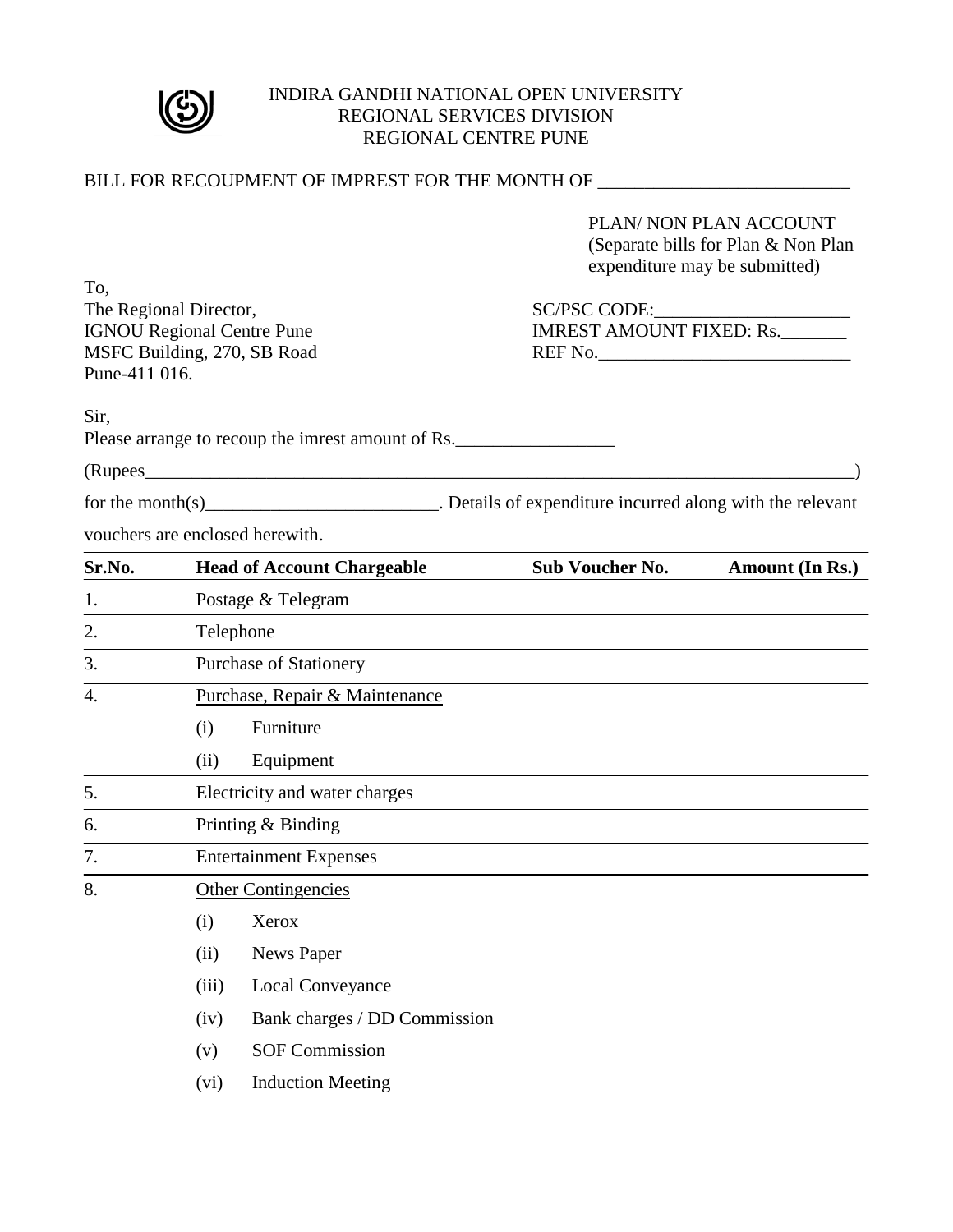# **9. Counseling Charges ( Programme wise)**

| (Please refer to the new counseling Day wise Remuneration formats, just add them) |  |  |
|-----------------------------------------------------------------------------------|--|--|
|-----------------------------------------------------------------------------------|--|--|

| Programme              | No. of<br>Counseling<br>Seesion held in<br>this month | Total Amount<br>paid | Thease refer to the new counseling Day wise remuneration formats, just and them,<br>Programme | No. of<br>Counseling<br>Seesion held in<br>this month | <b>Total Amount</b><br>paid |
|------------------------|-------------------------------------------------------|----------------------|-----------------------------------------------------------------------------------------------|-------------------------------------------------------|-----------------------------|
| BCA (Theory)           |                                                       |                      | <b>MAH</b>                                                                                    |                                                       |                             |
| <b>BCA</b> (Practical) |                                                       |                      | <b>MARD</b>                                                                                   |                                                       |                             |
| BDP / BA / Bcom        |                                                       |                      | MCA (Theory)                                                                                  |                                                       |                             |
| <b>BSC</b>             |                                                       |                      | MCA (Practical)                                                                               |                                                       |                             |
| <b>B.Com</b>           |                                                       |                      | <b>MCOM</b>                                                                                   |                                                       |                             |
| B-Ed                   |                                                       |                      | <b>MEC</b>                                                                                    |                                                       |                             |
| <b>BLISC</b>           |                                                       |                      | <b>MEG</b>                                                                                    |                                                       |                             |
| <b>BPP</b>             |                                                       |                      | <b>MHD</b>                                                                                    |                                                       |                             |
| BSC(N)                 |                                                       |                      | <b>MLISC</b>                                                                                  |                                                       |                             |
| BTCM / BTWRE           |                                                       |                      | <b>MP</b>                                                                                     |                                                       |                             |
| <b>BTS</b>             |                                                       |                      | <b>MPA</b>                                                                                    |                                                       |                             |
| CIC (Theory)           |                                                       |                      | <b>MPS</b>                                                                                    |                                                       |                             |
| CIC (Practical)        |                                                       |                      | MSC (MACS)                                                                                    |                                                       |                             |
| <b>CHCWM</b>           |                                                       |                      | <b>MSW</b>                                                                                    |                                                       |                             |
| <b>CIHL</b>            |                                                       |                      | <b>MSO</b>                                                                                    |                                                       |                             |
| <b>CWHM</b>            |                                                       |                      | <b>MSW</b>                                                                                    |                                                       |                             |
| CRD / CBS              |                                                       |                      | <b>PGDDM</b>                                                                                  |                                                       |                             |
| <b>CFN</b>             |                                                       |                      | <b>PGDIBO</b>                                                                                 |                                                       |                             |
| <b>DCE</b>             |                                                       |                      | <b>PGDHHM</b>                                                                                 |                                                       |                             |
| <b>DECE</b>            |                                                       |                      | PGDLAN                                                                                        |                                                       |                             |
| <b>DNHE</b>            |                                                       |                      | <b>PGDMCH</b>                                                                                 |                                                       |                             |
| <b>DTT</b>             |                                                       |                      | <b>PGDMCH</b>                                                                                 |                                                       |                             |
| <b>DTG</b>             |                                                       |                      | <b>PGDRD</b>                                                                                  |                                                       |                             |
| <b>DWM</b>             |                                                       |                      |                                                                                               |                                                       |                             |
| MA(Edu)                |                                                       |                      |                                                                                               |                                                       |                             |
| <b>MAPC</b>            |                                                       |                      |                                                                                               |                                                       |                             |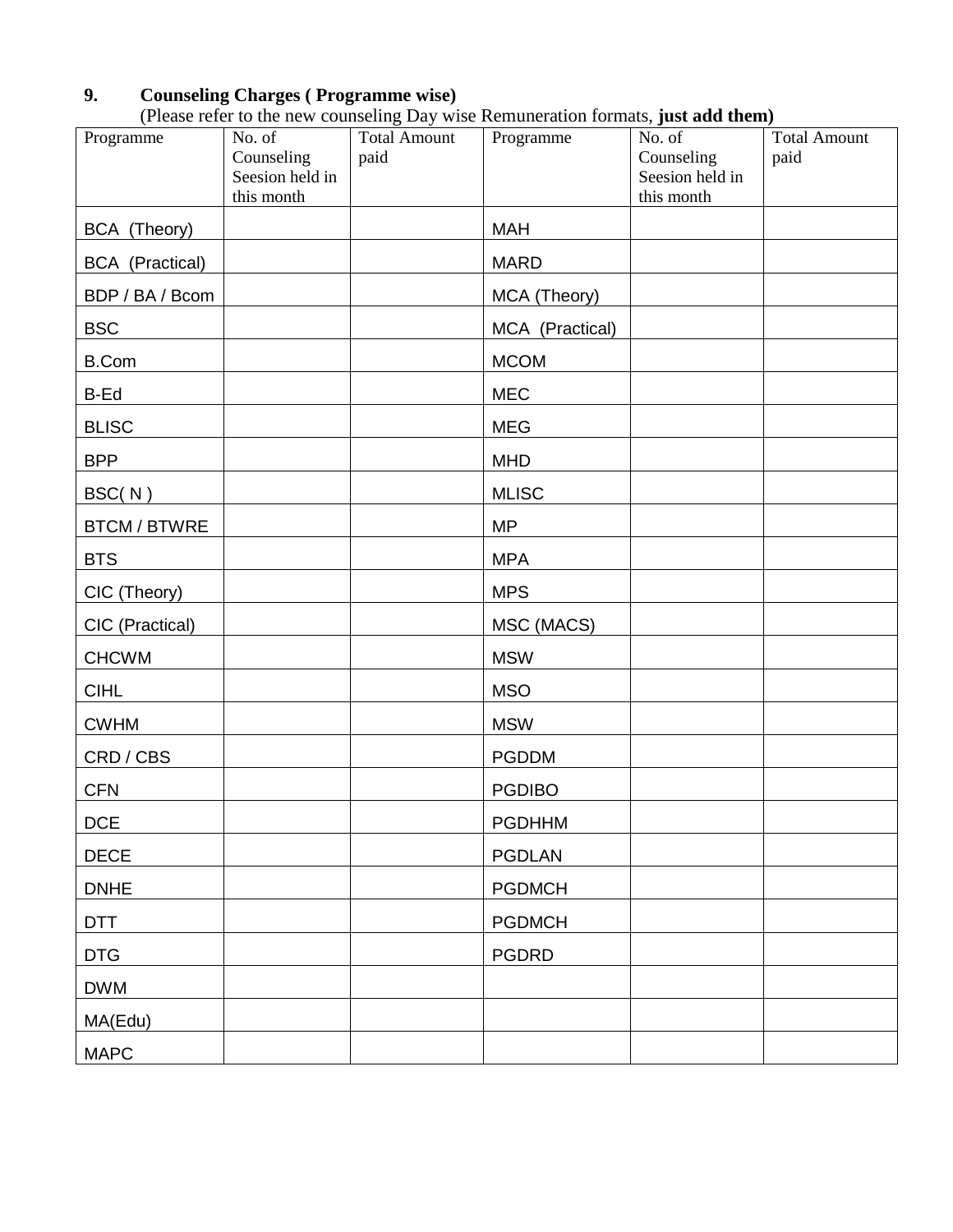# 10. **Assignment Evaluation Charges ( Programme Wise)**

(Please refer to the new counseling Day wise Remuneration formats, **just add them)** 

| Programme           | $\overline{\text{No}}$ . of<br>Counseling<br>Seesion held in<br>this month | <b>Total Amount</b><br>paid | Programme     | $\overline{No}$ . of<br>Counseling<br>Seesion held in<br>this month | <b>Total Amount</b><br>paid |
|---------------------|----------------------------------------------------------------------------|-----------------------------|---------------|---------------------------------------------------------------------|-----------------------------|
| <b>BCA</b>          |                                                                            |                             | <b>MARD</b>   |                                                                     |                             |
| BDP / BA / Bcom     |                                                                            |                             | <b>MCA</b>    |                                                                     |                             |
| <b>BSC</b>          |                                                                            |                             | <b>MCOM</b>   |                                                                     |                             |
| <b>B.Com</b>        |                                                                            |                             | <b>MEC</b>    |                                                                     |                             |
| B-Ed                |                                                                            |                             | <b>MEG</b>    |                                                                     |                             |
| <b>BLISC</b>        |                                                                            |                             | <b>MHD</b>    |                                                                     |                             |
| <b>BPP</b>          |                                                                            |                             | <b>MLISC</b>  |                                                                     |                             |
| BSC(N)              |                                                                            |                             | <b>MP</b>     |                                                                     |                             |
| <b>BTCM / BTWRE</b> |                                                                            |                             | <b>MPA</b>    |                                                                     |                             |
| <b>BTS</b>          |                                                                            |                             | <b>MPS</b>    |                                                                     |                             |
| CIC (Theory)        |                                                                            |                             | MSC (MACS)    |                                                                     |                             |
| CIC (Practical)     |                                                                            |                             | <b>MSW</b>    |                                                                     |                             |
| <b>CHCWM</b>        |                                                                            |                             | <b>MSO</b>    |                                                                     |                             |
| <b>CIHL</b>         |                                                                            |                             | <b>MSW</b>    |                                                                     |                             |
| <b>CWHM</b>         |                                                                            |                             | <b>PGDDM</b>  |                                                                     |                             |
| CRD / CBS           |                                                                            |                             | <b>PGDIBO</b> |                                                                     |                             |
| <b>CFN</b>          |                                                                            |                             | <b>PGDHHM</b> |                                                                     |                             |
| <b>DCE</b>          |                                                                            |                             | <b>PGDLAN</b> |                                                                     |                             |
| <b>DECE</b>         |                                                                            |                             | <b>PGDMCH</b> |                                                                     |                             |
| <b>DNHE</b>         |                                                                            |                             | <b>PGDMCH</b> |                                                                     |                             |
| <b>DTT</b>          |                                                                            |                             | <b>PGDRD</b>  |                                                                     |                             |
| <b>DTG</b>          |                                                                            |                             |               |                                                                     |                             |
| <b>DWM</b>          |                                                                            |                             |               |                                                                     |                             |
| MA(Edu)             |                                                                            |                             |               |                                                                     |                             |
| <b>MAPC</b>         |                                                                            |                             |               |                                                                     |                             |
| MAH                 |                                                                            |                             |               |                                                                     |                             |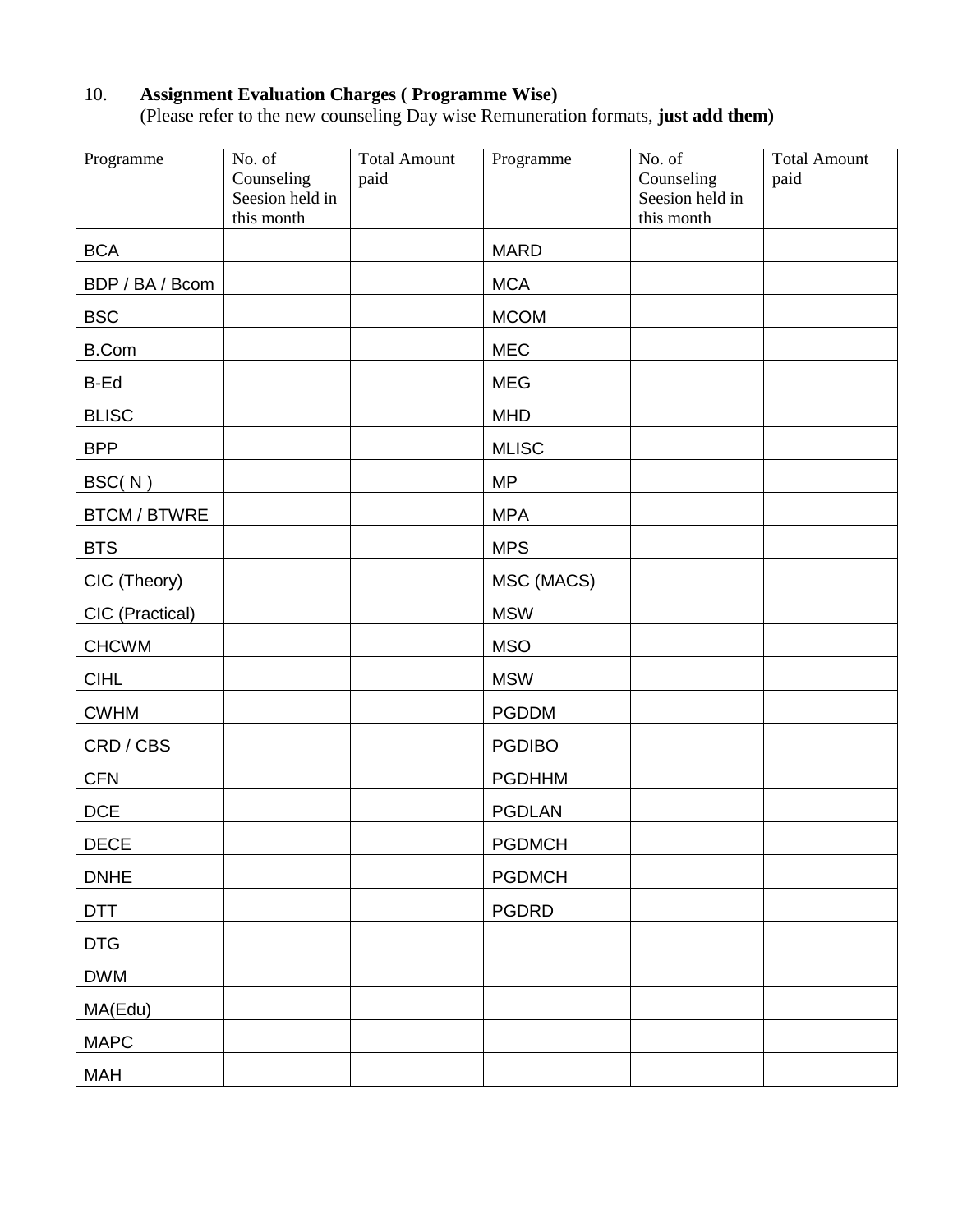#### **10. Hiring of Computer time (Programme wise) just add them from the new format for practical**

| <b>Name of Programme</b> | <b>Total Amount paid to the Host Institute</b> |  |
|--------------------------|------------------------------------------------|--|
|                          |                                                |  |
| <b>CIC</b>               |                                                |  |
| <b>BCA</b>               |                                                |  |
| <b>MCA</b>               |                                                |  |
| <b>BLISC</b>             |                                                |  |
| <b>MLIS</b>              |                                                |  |
|                          |                                                |  |
|                          |                                                |  |

#### **11. Hiring of Laboratories (Programme wise) just add them from the new format for practical**

| <b>Name of Programme</b> | <b>Total Amount paid to the Host Institute</b> |
|--------------------------|------------------------------------------------|
| <b>BSC</b>               |                                                |
| <b>ADCM</b>              |                                                |
| <b>PGDMCH</b>            |                                                |
| BSC (N)                  |                                                |
| B-ED                     |                                                |
|                          |                                                |
|                          |                                                |

#### **12. Payment to MRO(Machine Room Operator) Programme wise**

| <b>Name of Programme</b> | <b>Total Amount paid to the Host Institute</b> |  |
|--------------------------|------------------------------------------------|--|
|                          |                                                |  |
| <b>CIC</b>               |                                                |  |
| <b>BCA</b>               |                                                |  |
| <b>MCA</b>               |                                                |  |
| <b>BLISC</b>             |                                                |  |
| <b>MLIS</b>              |                                                |  |
|                          |                                                |  |
|                          |                                                |  |

**Total Expenditure Rs.\_\_\_\_\_\_\_\_\_\_\_\_\_\_\_\_\_**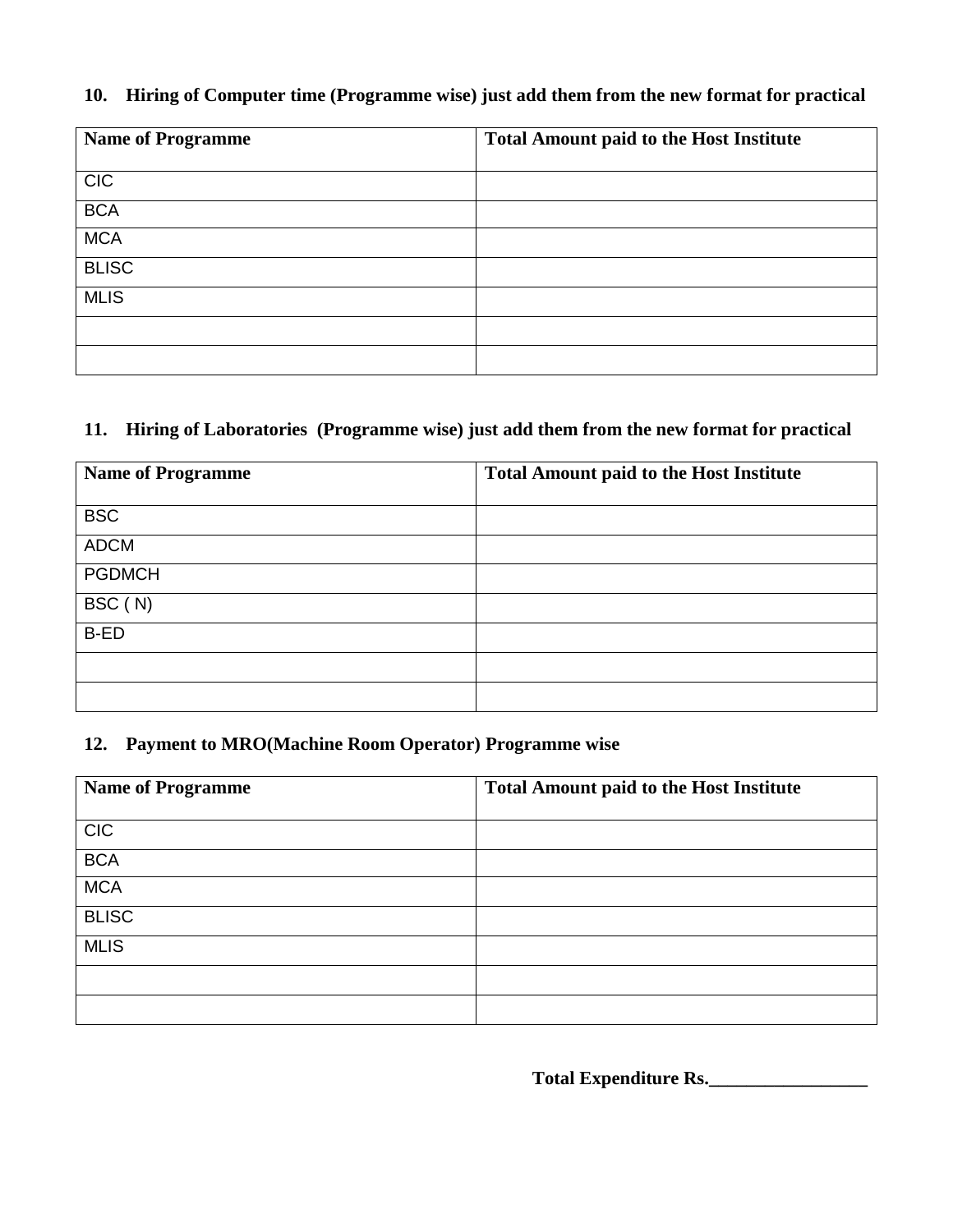- 1. Certified that purchase of Nos.of \_\_\_\_\_\_\_ at Rs. \_\_\_\_\_\_\_\_ Each was approved by \_\_\_\_\_\_\_\_\_ vide notes of page\_\_\_\_\_\_\_\_of file No.
- 2. Certified that the article have been purchased after calling a for quotation and where lowest quotations accepted, reasons have been recorded. The purchase billed for having mentioned in the supply order, their quantities are correct and quality good. The rates paid are not in excess of the accepted and the market rates and that suitable not of payment have been recorded against the indents and invoices concerned to prevent double payment.
- 3. Certified that all the overhead charges i.e. loading, packing sales tax etc. as claimed by the suppliers are in accordance with their quotations as accepted and that these have not been paid for separately.
- 4. Certified that the officer who has signed the vouchers attached to the bill is duly authorized to do so.
- 5. Certified that the freight and other charges mentioned in the bill have been verified and found to be correct.
- 6. Certified that rates of Sales tax charged by the firm have been verified and are correct and that goods in question are not such as have been exempted under Central Sales Tax Act.
- 7. Certified that the expenditure included in this bill could not with due regard to the interest of the University, be avoided, Sub-Vouchers for all the sums are attached to this bill.
- 8. Certified that all the articles detailed in sub vouchers attached to the bill have been accounted for in the respective Stock Register.
- 9. Certified that all the monetary or quantitive limits prescribed in the respect of items of contingencies included in the bill have not been exceeded.
- 10. Certified that to the best of my knowledge and belief the payments entered in this bill have been duly made to parties entitled to receive.
- 11. The balance under the head of expenditure is Rs.\_\_\_\_\_\_\_\_\_\_\_\_according to the books of the Department, before payment of the bill under reference.
- 12. Certified that the amount is actually due and that it has not been claimed earlier.

Date: Date:

Signature Signature with Stamp Assistant **PIC/ Coordinator** 

#### **For the Regional Centre**

\_\_\_\_\_\_\_\_\_\_\_\_\_\_\_\_\_\_\_\_\_\_\_\_\_\_\_\_\_\_\_\_\_\_\_\_\_\_\_\_\_\_\_\_\_\_\_\_\_\_\_\_\_\_\_\_\_\_\_\_\_\_\_\_\_\_\_\_\_\_\_\_\_\_\_\_\_\_\_

Passed for payment/ recoupment for Rs. \_\_\_\_\_\_\_\_\_\_\_\_\_\_ (Rupees\_\_\_\_\_\_\_\_\_\_\_\_\_\_\_\_\_\_\_\_

**Assistant Registrar Regional Director**  IGNOU,RC, Pune IGNOU,RC, Pune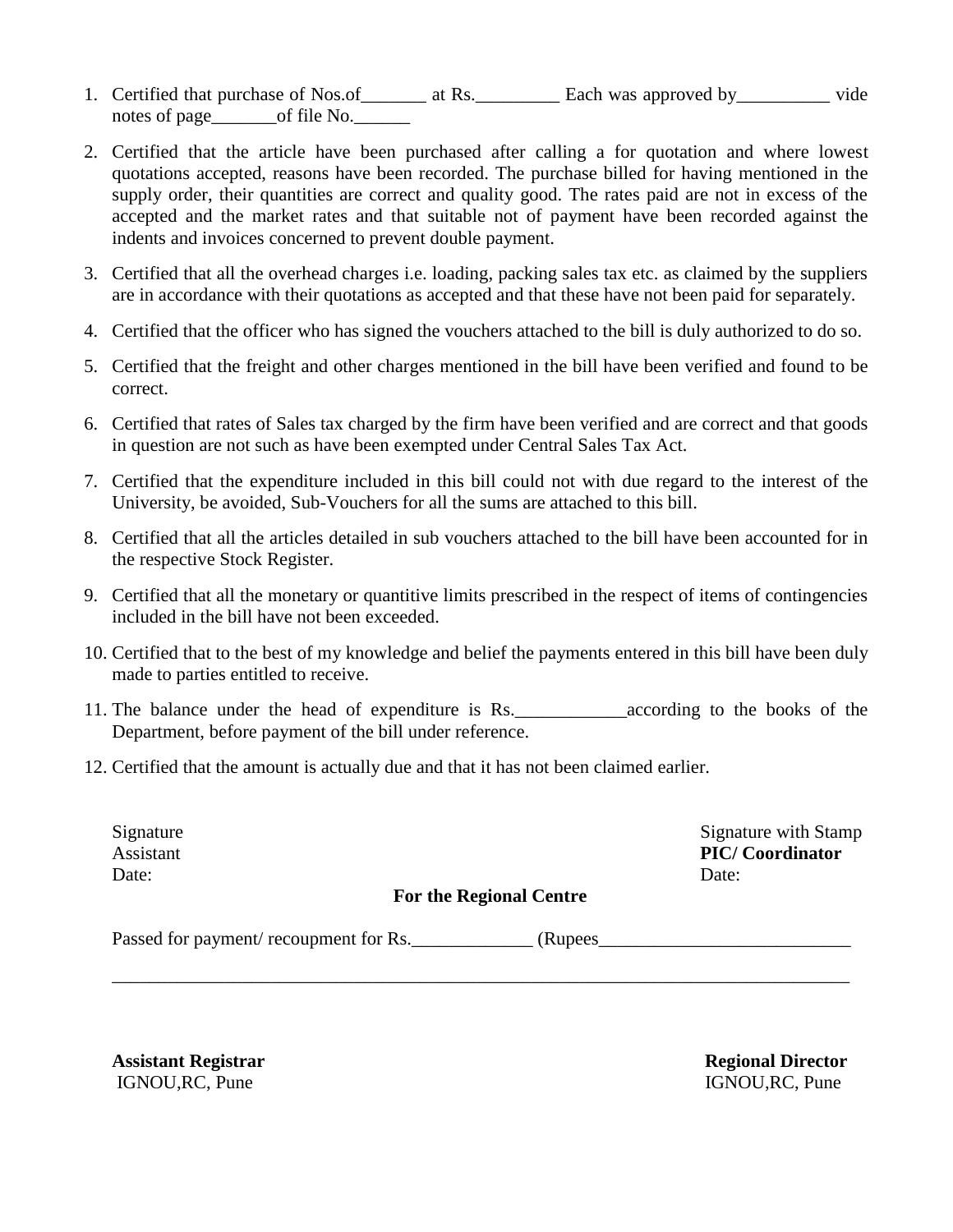

#### **INDIRA GANDHI NATIONAL OPEN UNIVERSITY Regional Centre: Pune – 411 016**

| Name: | Design: |
|-------|---------|
|       | Dvn.    |

#### **LOCAL CONVEYANCE BILL FORM**

| Date/Time | <b>Place visited</b> |    | Mode of    |                    |                               |  |
|-----------|----------------------|----|------------|--------------------|-------------------------------|--|
|           | From                 | To | conveyance | <b>Actual Fare</b> | <b>Purpose of<br/>Journey</b> |  |
|           |                      |    |            |                    |                               |  |
|           |                      |    |            |                    |                               |  |
|           |                      |    |            |                    |                               |  |
|           |                      |    |            |                    |                               |  |
|           |                      |    |            |                    |                               |  |
|           |                      |    |            |                    |                               |  |
| (Rupees   | only)                |    |            |                    |                               |  |

Certified that I actually spent the amount claimed in this bill in respect of the journey indicated above in connection with official work.

| Received Rs.         | (Rupees | only) |
|----------------------|---------|-------|
| As per details above |         |       |

# **CERTIFICATE**

Certified that the official has not been paid more than Rs.300/- during the month of **EXECUTE:** as local conveyance charge.

**PIC / Coordinator** 

# Date : **Signature**

**Signature**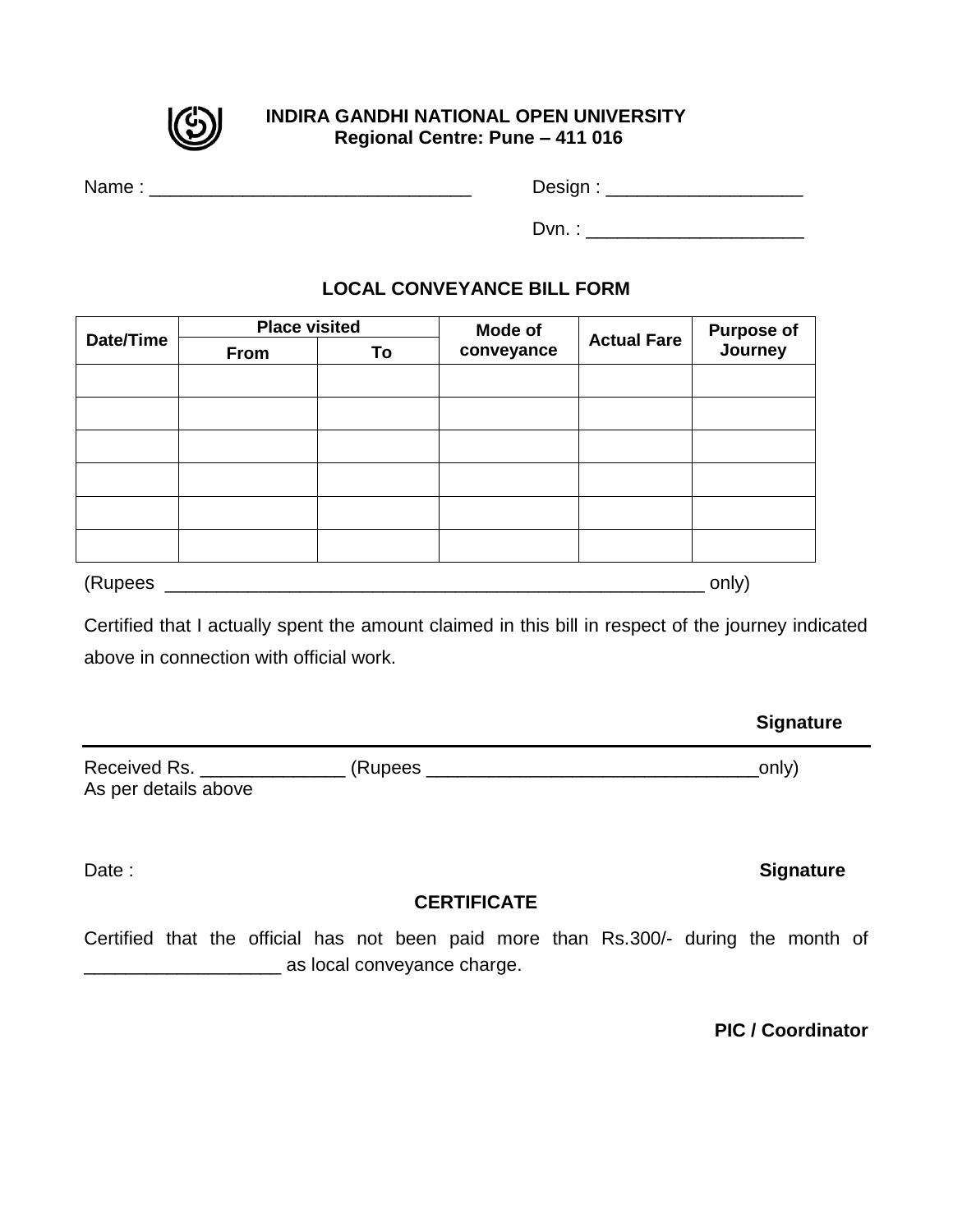| S.C. Code: |  |
|------------|--|
|            |  |

| Place |  |
|-------|--|
|       |  |

# **INDIRA GANDHI NATIONAL OPEN UNIVERSITY**

REGIONAL CENTRE-PUNE. Serial No./Voucher No.

#### **DAYWISE COUNSELLING ACTIVITY: ATTENDANCE DATA + PAYMENT CHARGES ( FORM-1/99 )**

(All Programmes included i.e. one sheet/day ! )

 $\overrightarrow{DAY}$  MONTH

| SI.              | <b>TIME</b><br><b>PROG</b> |                 |             |                                      | BRIEF DESCRIPTION OF THE TIME SPENT/ACTIVITY |                   | HONORARIUM FOR THE COUNSELLOR |                     |                         |                     |                     |
|------------------|----------------------------|-----------------|-------------|--------------------------------------|----------------------------------------------|-------------------|-------------------------------|---------------------|-------------------------|---------------------|---------------------|
| No.              | <b>FROM</b>                | TO <sub>1</sub> | <b>CODE</b> | <b>COURSE/</b>                       | <b>NUMBER OF</b>                             | NAME OF THE       | THEORY/                       | <b>COUNSELLING</b>  | CONVE-                  | <b>TOTAL</b>        | <b>SIGNATURE OF</b> |
|                  |                            |                 |             | <b>BLOCK</b>                         | <b>STUDENTS</b>                              | <b>COUNSELLOR</b> | <b>PRACTICALS</b>             | <b>CHARGES</b>      | YANCE<br><b>CHARGES</b> |                     | THE COUNSELLOR      |
|                  |                            |                 |             |                                      | ATTENDED**                                   |                   |                               |                     |                         |                     |                     |
| 1.               |                            |                 |             |                                      |                                              |                   |                               |                     |                         |                     |                     |
| $\overline{2}$ . |                            |                 |             |                                      |                                              |                   |                               |                     |                         |                     |                     |
|                  |                            |                 |             |                                      |                                              |                   |                               |                     |                         |                     |                     |
| $\overline{3}$ . |                            |                 |             |                                      |                                              |                   |                               |                     |                         |                     |                     |
|                  |                            |                 |             |                                      |                                              |                   |                               |                     |                         |                     |                     |
| $\overline{4}$ . |                            |                 |             |                                      |                                              |                   |                               |                     |                         |                     |                     |
|                  |                            |                 |             |                                      |                                              |                   |                               |                     |                         |                     |                     |
| $\overline{5}$ . |                            |                 |             |                                      |                                              |                   |                               |                     |                         |                     |                     |
|                  |                            |                 |             |                                      |                                              |                   |                               |                     |                         |                     |                     |
| 6.               |                            |                 |             |                                      |                                              |                   |                               |                     |                         |                     |                     |
|                  |                            |                 |             |                                      |                                              |                   |                               |                     |                         |                     |                     |
| 7.               |                            |                 |             |                                      |                                              |                   |                               |                     |                         |                     |                     |
|                  |                            |                 |             |                                      |                                              |                   |                               |                     |                         |                     |                     |
| $\overline{8}$ . |                            |                 |             |                                      |                                              |                   |                               |                     |                         |                     |                     |
|                  |                            |                 |             | ** Attach attendance sheet FORM-2-99 |                                              |                   |                               |                     |                         |                     |                     |
|                  |                            |                 |             |                                      |                                              |                   |                               |                     |                         |                     |                     |
|                  |                            |                 |             |                                      |                                              |                   |                               |                     |                         |                     |                     |
|                  |                            |                 |             |                                      |                                              |                   |                               |                     |                         |                     |                     |
|                  |                            |                 |             |                                      |                                              |                   |                               |                     |                         |                     |                     |
|                  |                            |                 |             |                                      | Asstt. Coordinator                           |                   |                               | Seal of the         |                         | <b>CO-ORDINATOR</b> |                     |
|                  |                            |                 |             |                                      | (signature)                                  |                   |                               | <b>Study Centre</b> |                         | <b>IGNOU STUDY</b>  |                     |
| <b>CENTRE</b>    |                            |                 |             |                                      | with date                                    |                   |                               |                     | with date               |                     |                     |

Computer Hire Charges and Machine Room Operator Charges should be claimed separately supported by Attendance Sheet.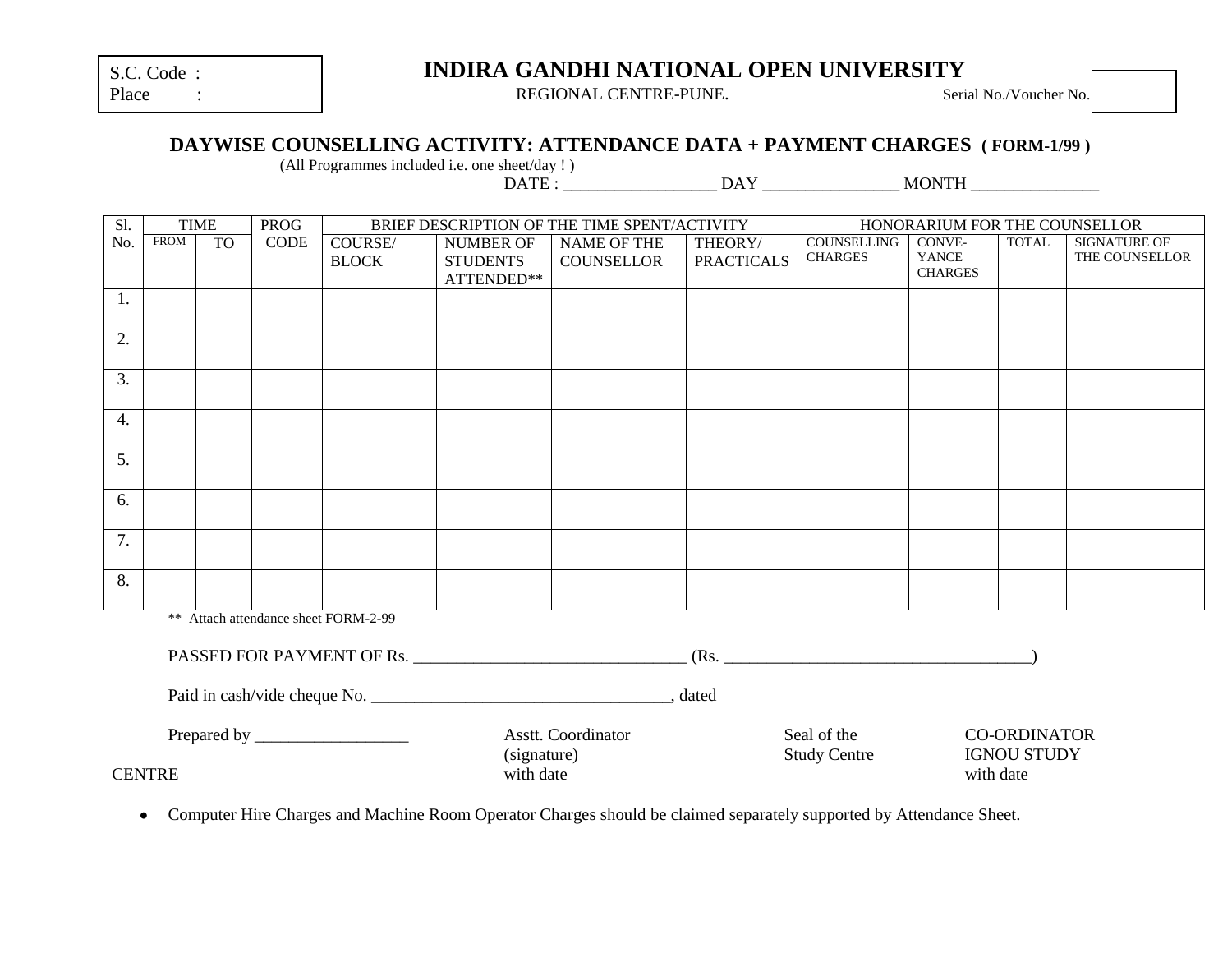# **INDIRA GANDHI NATIONAL OPEN UNIVERSITY PUNE REGIONAL CENTRE**

SC/PSC CODE: Palce:

Sheet No/ Serial No.

**SESSION / DAYWISE: ATTENDANCE SHEET (form-2/99)**

Date\_\_\_\_\_\_\_\_\_\_\_\_\_\_\_ Day\_\_\_\_\_\_\_\_\_\_\_\_\_\_\_\_ Month\_\_\_\_\_\_\_\_\_

| Proramme | Course | <b>Practical/Theory</b> |  |
|----------|--------|-------------------------|--|
| Code     |        | $T$ iming:              |  |

| S1.              | Name of the Student | Enrolment No. | Signature of the |
|------------------|---------------------|---------------|------------------|
| No.              |                     |               | Student          |
| 1.               |                     |               |                  |
| 2.               |                     |               |                  |
| 3.               |                     |               |                  |
| 4.               |                     |               |                  |
| $\overline{5}$ . |                     |               |                  |
| 6.               |                     |               |                  |
| 7.               |                     |               |                  |
| 8.               |                     |               |                  |
| 9.               |                     |               |                  |
| 10.              |                     |               |                  |

If attendance is more please use additional sheet:

\*\* To be written by the student only

Certified & Signed by Signature PIC/ SEAL Coordinators Counselor Asst. Coordinator Signature With date with date with date with date with the with date with date with the with date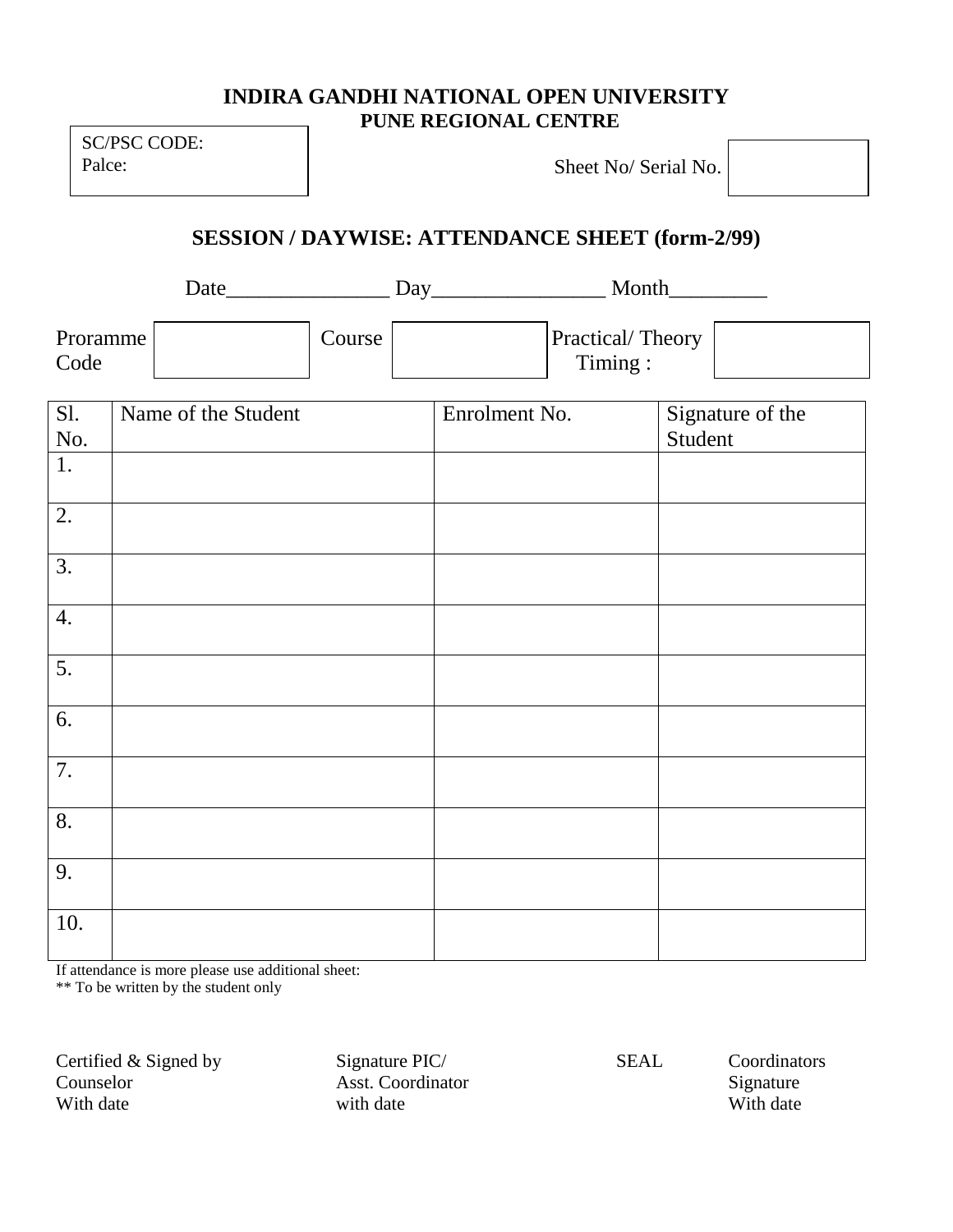Indira Gandhi National Open University Study Centre Code:……………………..

Address: ………………………………………………………………. ………………………………………………………………

………………………………………………………………

Remuneration bill for evaluation of assignments / handling charges Programme………………………………………………….. Course………………………………………………………………….. Name of Conunsellor/ Coordinator Address: ………………………………………………………………. ……………………………………………………………… ………………………………………………………………

Details of Assignments Evaluated:

| Batch | Course No. | Number | Assignment   No. of Assignment | Rate per Scripts |  | Amount |  |
|-------|------------|--------|--------------------------------|------------------|--|--------|--|
|       |            |        |                                | Ks.              |  |        |  |
|       |            |        |                                |                  |  |        |  |

|      |              | Total                                                                                                           |             |
|------|--------------|-----------------------------------------------------------------------------------------------------------------|-------------|
|      |              |                                                                                                                 |             |
|      |              | Certified that I have assessed/evaluated above detailed assignments/scripts and sent the 'awar' vide award list |             |
|      |              |                                                                                                                 |             |
|      |              |                                                                                                                 |             |
|      |              |                                                                                                                 |             |
|      |              |                                                                                                                 |             |
|      |              |                                                                                                                 | Signature   |
|      |              |                                                                                                                 | Evaluator   |
|      |              |                                                                                                                 |             |
|      |              |                                                                                                                 |             |
|      |              | Certified that the evaluation report on above assignments has been forwarded to Evaluation Division vide letter |             |
|      |              |                                                                                                                 |             |
|      |              |                                                                                                                 |             |
| Date |              |                                                                                                                 |             |
|      |              |                                                                                                                 | Signature   |
|      |              |                                                                                                                 | Coordinator |
|      |              |                                                                                                                 |             |
|      |              |                                                                                                                 |             |
|      |              |                                                                                                                 |             |
|      |              |                                                                                                                 |             |
|      | Affix        |                                                                                                                 |             |
|      | Revenue      |                                                                                                                 |             |
|      |              |                                                                                                                 | Signature   |
|      | <b>Stamp</b> |                                                                                                                 | Evaluator   |